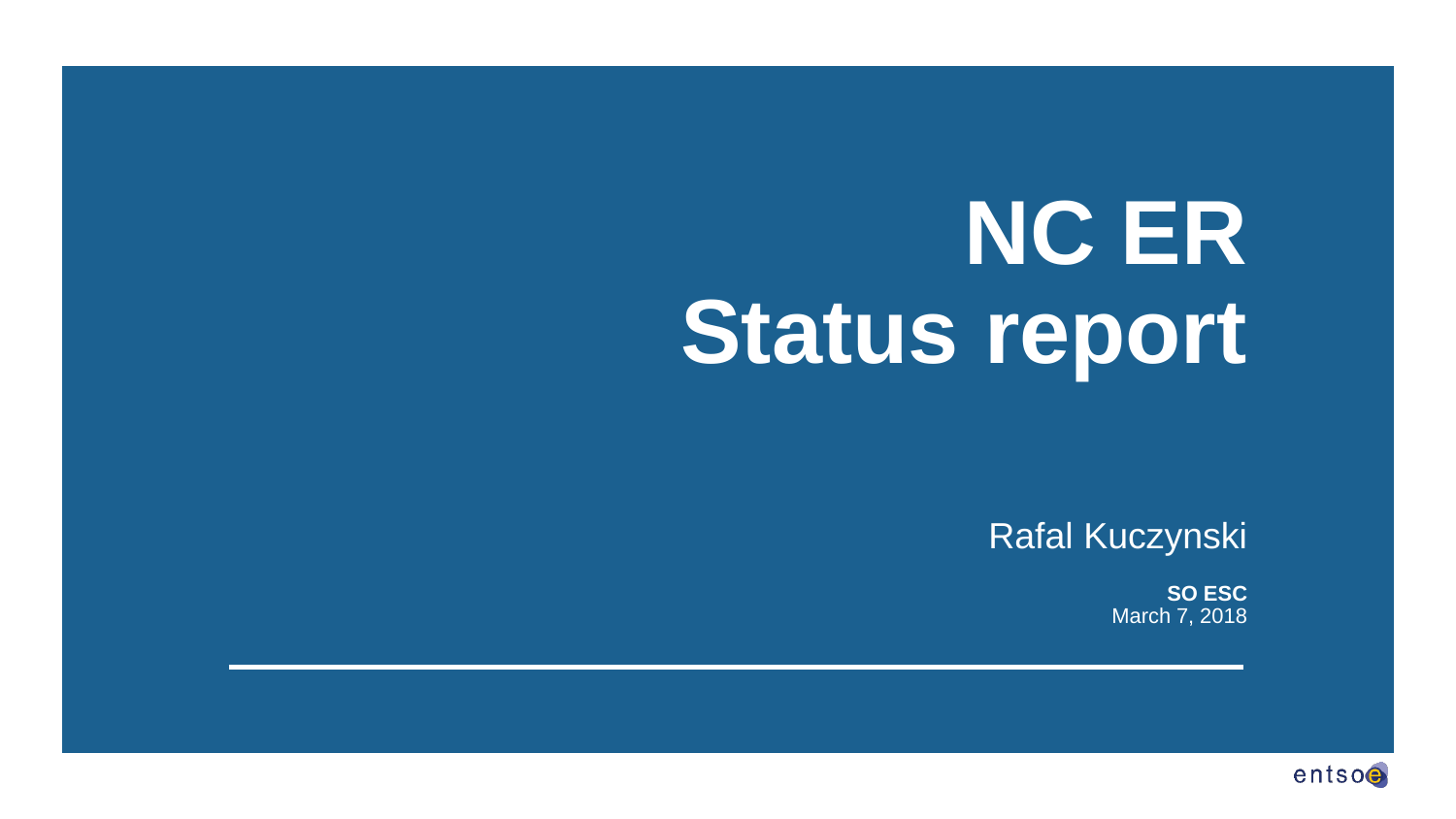## **Timeline – milestones (1)**

#### **18.12.17 – NC ER EIF**

#### **18.12.18 – each EU TSO shall submit to NRA for approval (art.4(2)) :**

- a) the terms and conditions to act as defence service providers on a contractual basis in accordance with paragraph 4;
- b) the terms and conditions to act as restoration service providers on a contractual basis in accordance with paragraph 4;
- c) the list of SGUs responsible for implementing on their installations the measures that result from mandatory requirements set out in Regulations (EU) 2016/631, (EU) 2016/1388 and (EU) 2016/1447 and/or from national legislation and the list of the measures to be implemented by these SGUs, identified by the TSOs under Art. 11(4)(c) and 23(4)(c);
- d) the list of high priority significant grid users referred to in Articles 11(4)(d) and 23(4)(d) or the principles applied to define those and the terms and conditions for disconnecting and re-energising the high priority grid users, unless defined by the national legislation of Member States

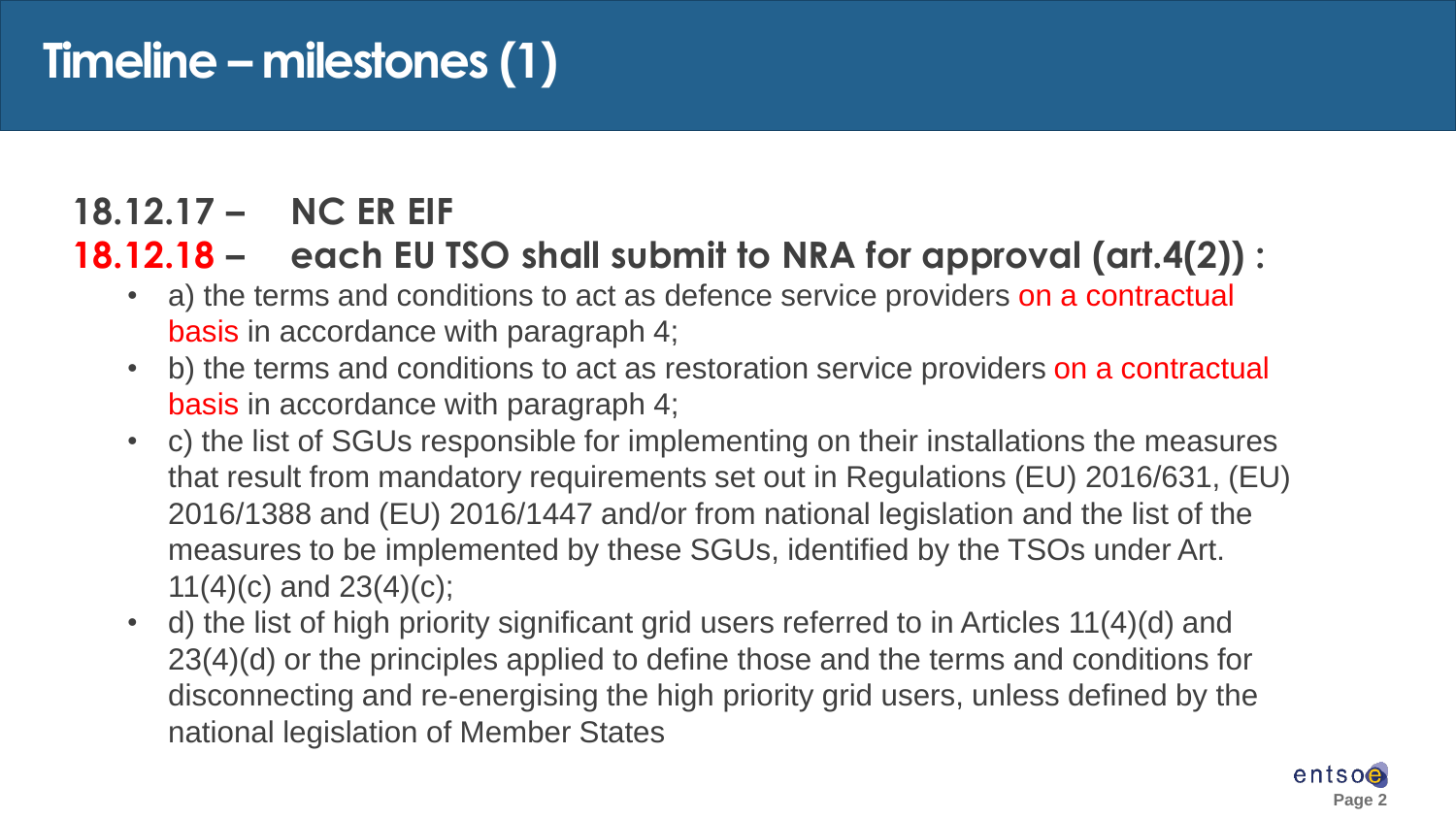## **Timeline – milestones (2)**

## **18.12.18 - each EU TSO shall submit to NRA for approval (art.4(2)) :**

- (e) the rules for suspension and restoration of market activities in accordance with Article 36(1);
- (f) specific rules for imbalance settlement and settlement of balancing energy in case of suspension of market activities, in accordance with Article 39(1);
- Proposal referred to points (a), (b), (e), (f) and (g) of art. 4(2) shall be publicly consulted

#### **18.12.18 – each EU TSO shall notify NRA system defence plan and restoration plan (art.4(5))**

## **18.12.19 – each EU TSO shall submit to NRA for approval (art.4(2)) :**

• (g) the test plan in accordance with Article 43(2).

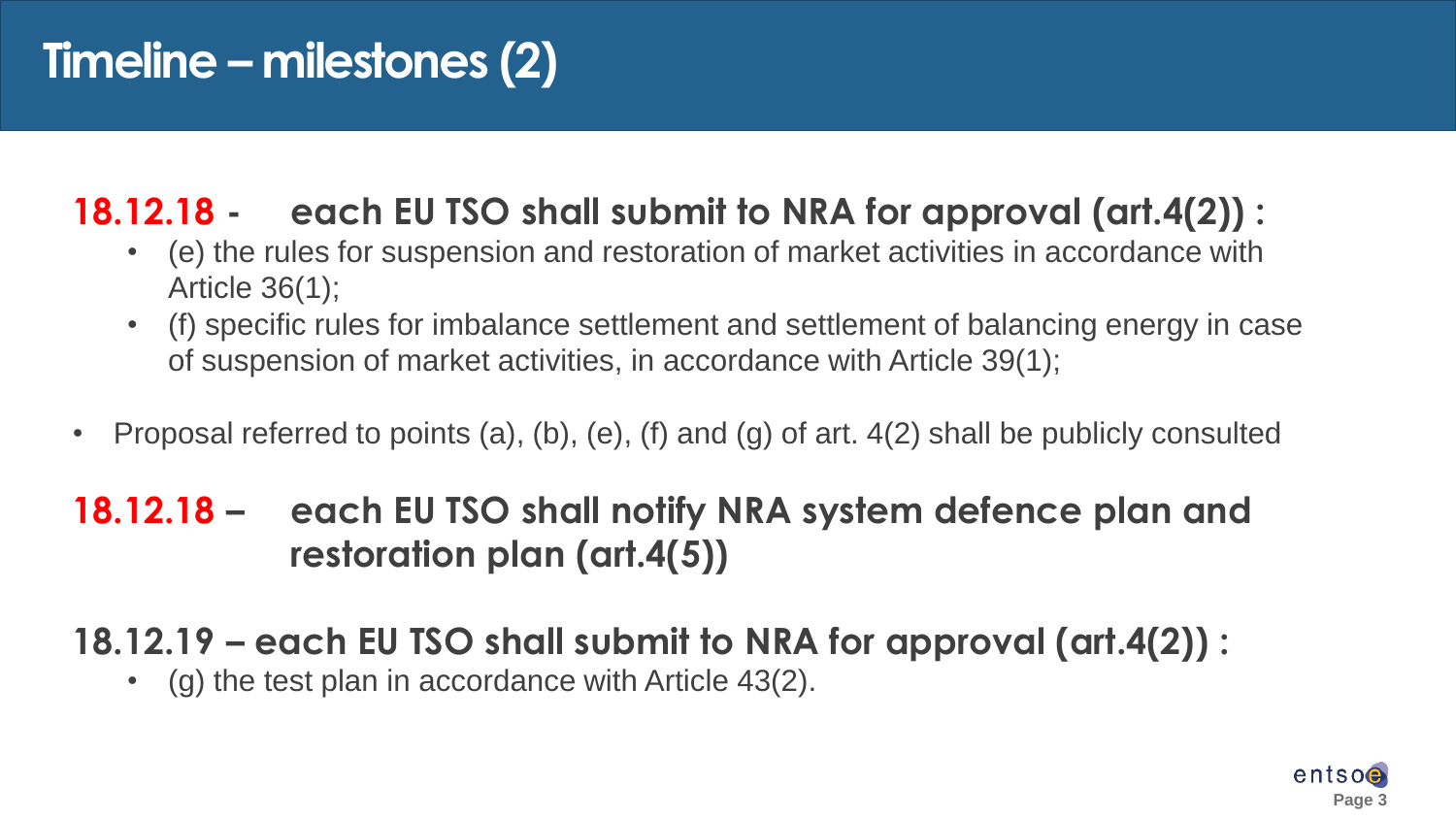**18.12.20 -** ENTSO for Electricity shall submit to the Agency a report assessing the level of harmonisation of the rules for suspension and restoration of market activities established by the TSOs and identifying, as appropriate, areas that require harmonisation

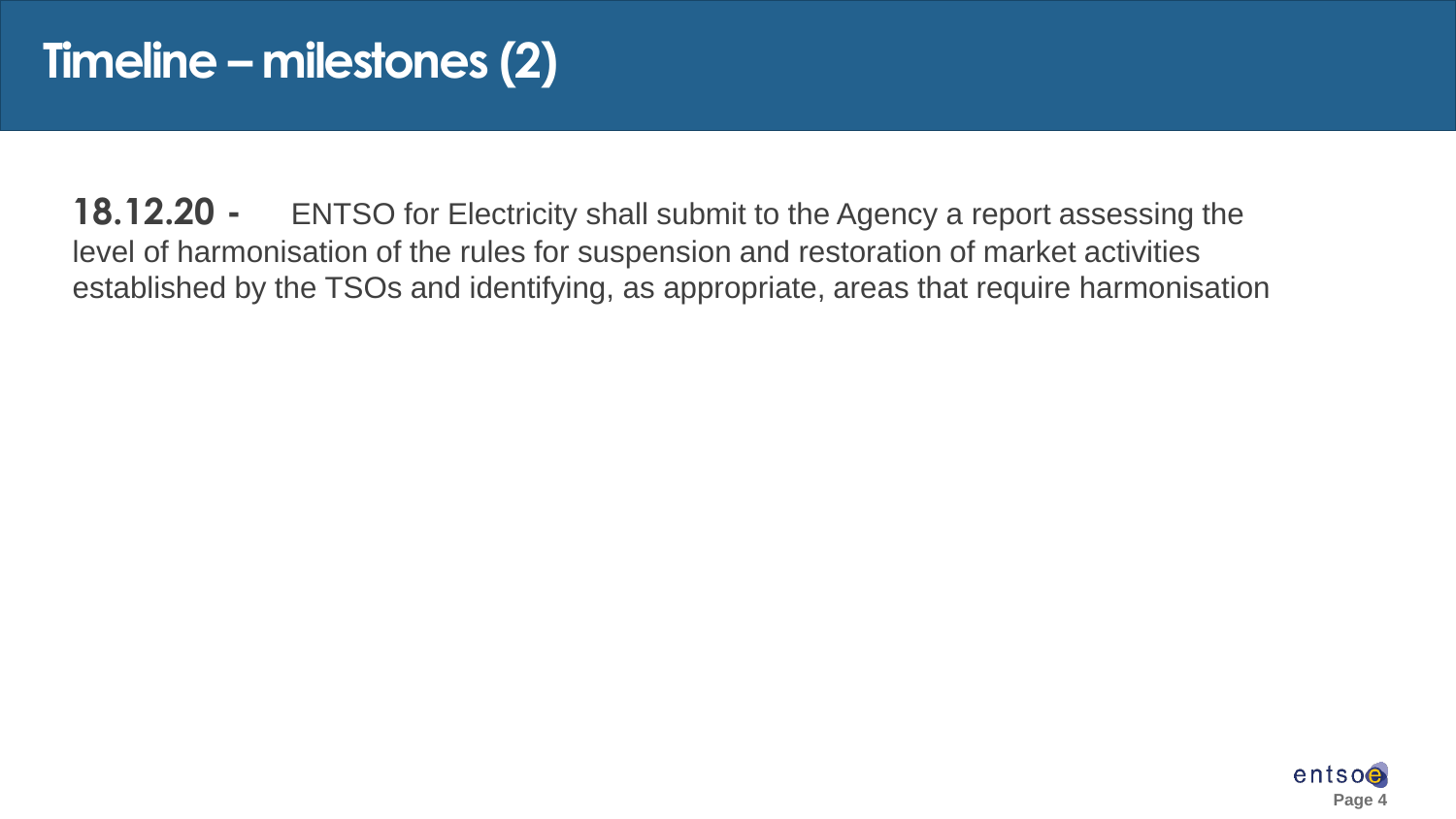## **Each EU TSO when designing system defence plan and restoration plan shall ensure consistency (within SA and with neighbouring TSOs belonging to another SA) the following measures (6(1)) :**

- a) Inter-TSO assistance and coordination in emergency state (defence plan);
- b) Frequency management procedures (defence plan & restoration plan);
- c) Assistance for active power procedure (defence plan);
- d) Top-down re-energisation strategy (restoration plan).

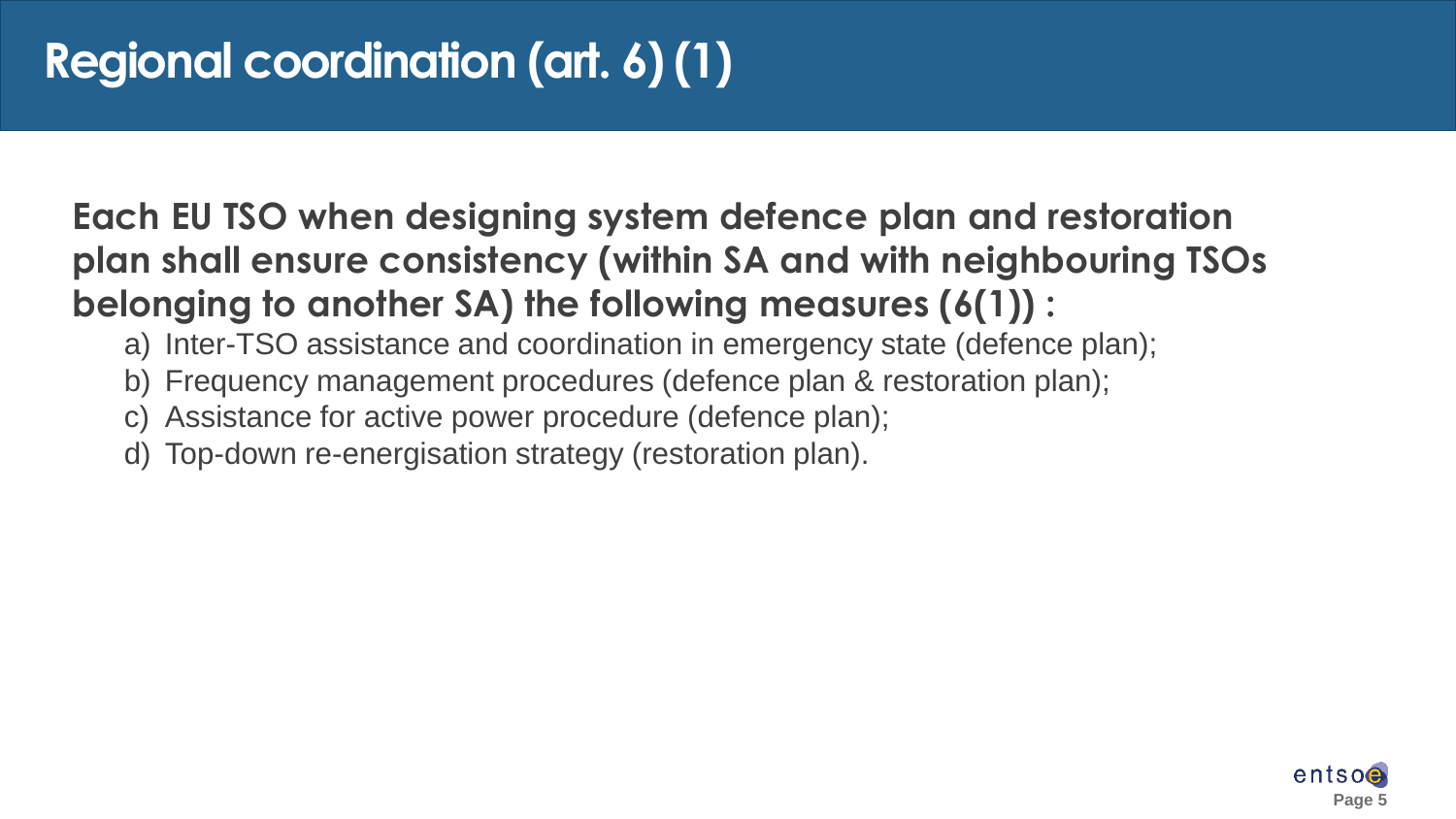By **18 December 2018**, each TSO shall transmit the measures referred to art. 6(1) to the relevant RSC(s) set up pursuant to Article 77 of Regulation (EU) 2017/1485.  $\rightarrow$  but RSC pursuant SO GL will be set up 27M (12M art.75 + 6M NRA + 3M art.76 + 6M NRA) after SO GL EIF (Dec. 2019). (?) Within 3 months from the submission of the measures, the RSC(s) shall produce a technical report on the consistency of the measures based on the criteria set out in art 6(2).

The RSC(s) shall transmit without delay the technical report referred to in paragraph 3 to all the TSOs involved, which shall in turn transmit it to the relevant regulatory authorities, as well as to ENTSO for Electricity, for the purposes of Article 52.

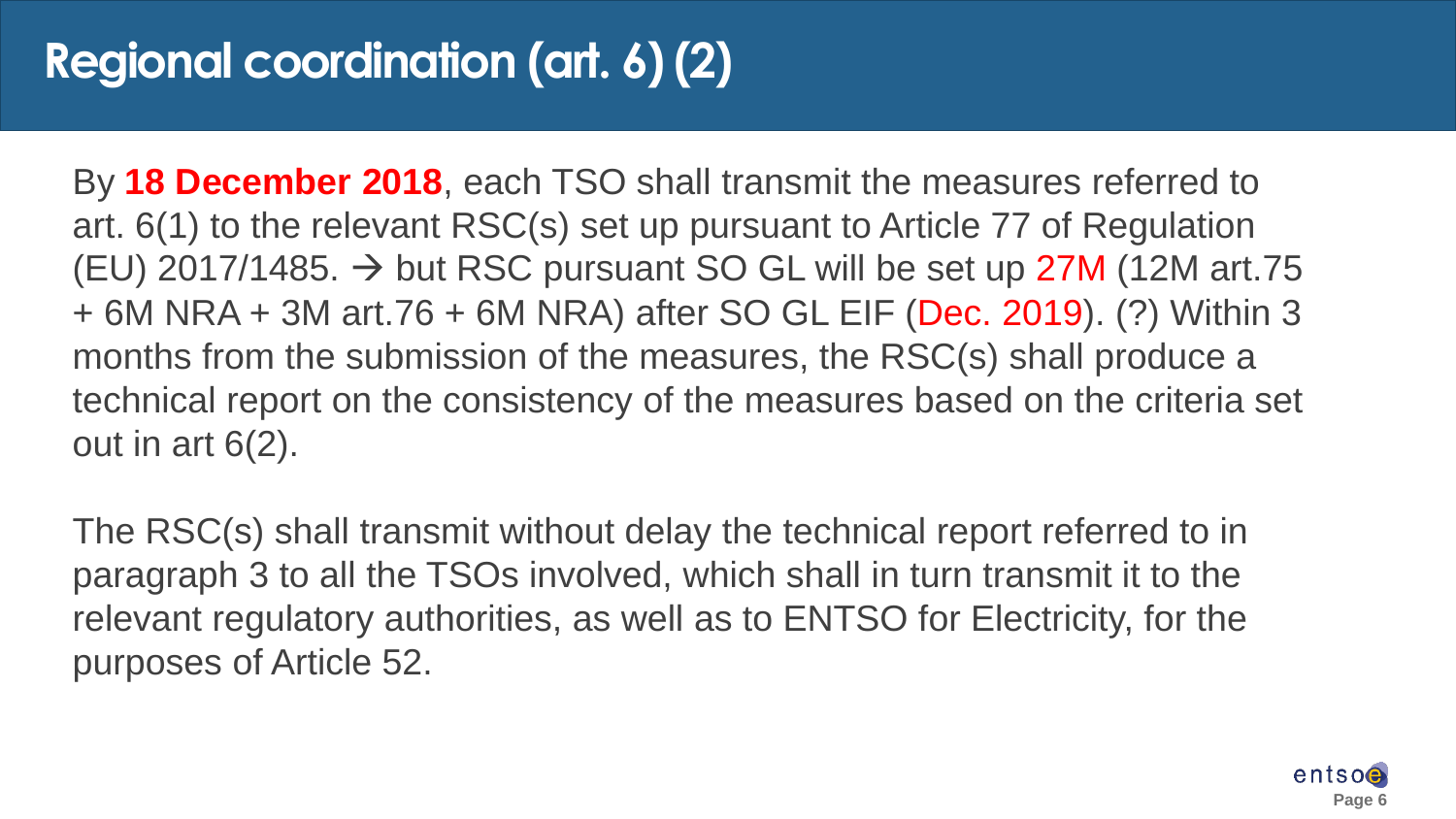## **Regional coordination (art. 6) (3)**

All TSOs of each capacity calculation region shall agree on a threshold above which the impact of actions of one or more TSOs in the emergency, blackout or restoration states is considered significant  $\rightarrow$  threshold taken from CSAM

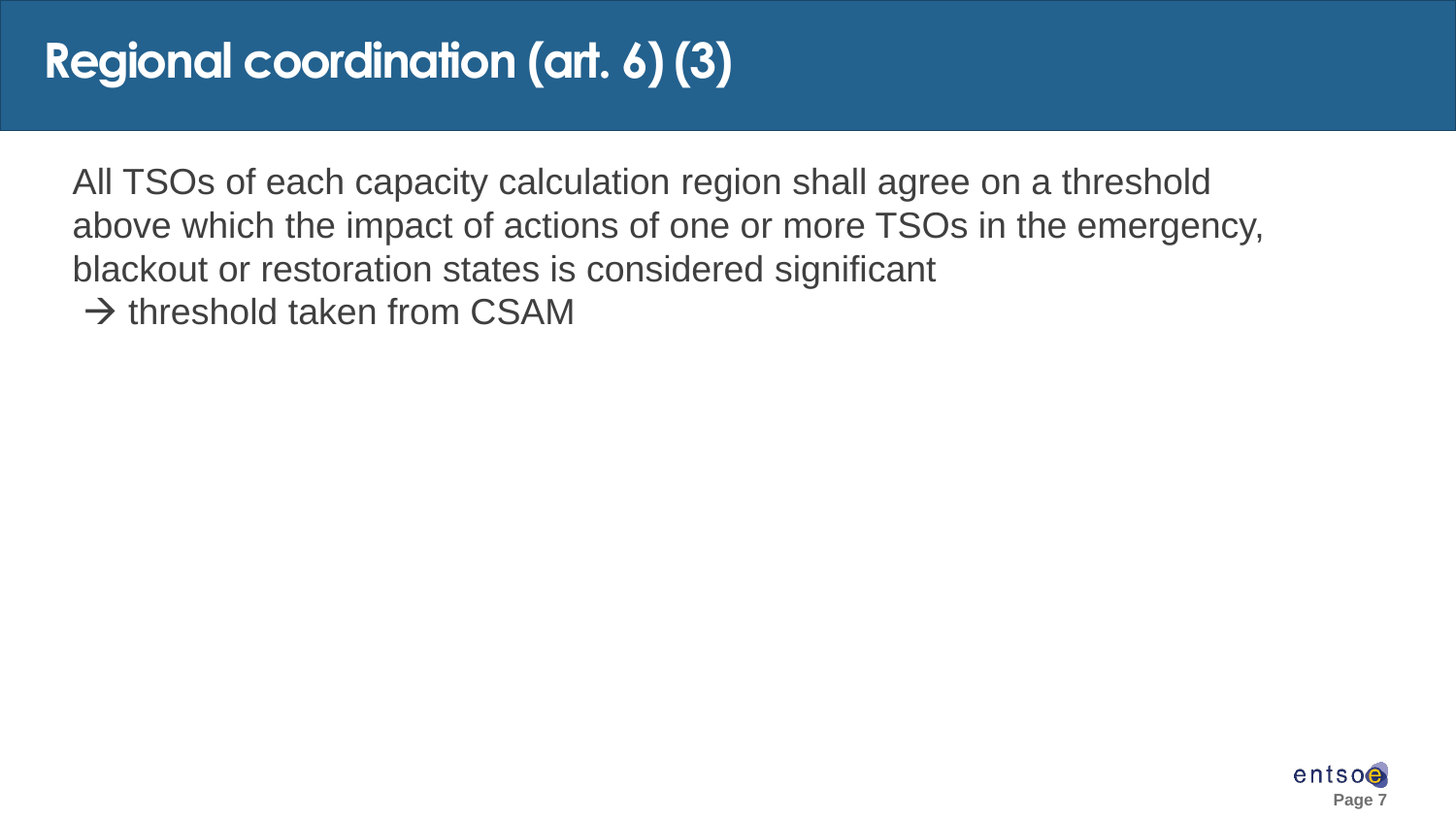## **Communication systems (art. 41)**

Each TSO shall establish, in consultation with the DSOs and SGUs identified in accordance with Article 23(4) and with restoration service providers, the technical requirements to be fulfilled by their voice communication systems as well as by the TSO's own voice communication system in order to allow their interoperability and to guarantee that the TSO's incoming call can be identified by the other party and answered immediately – shall apply from **18.12.2022**

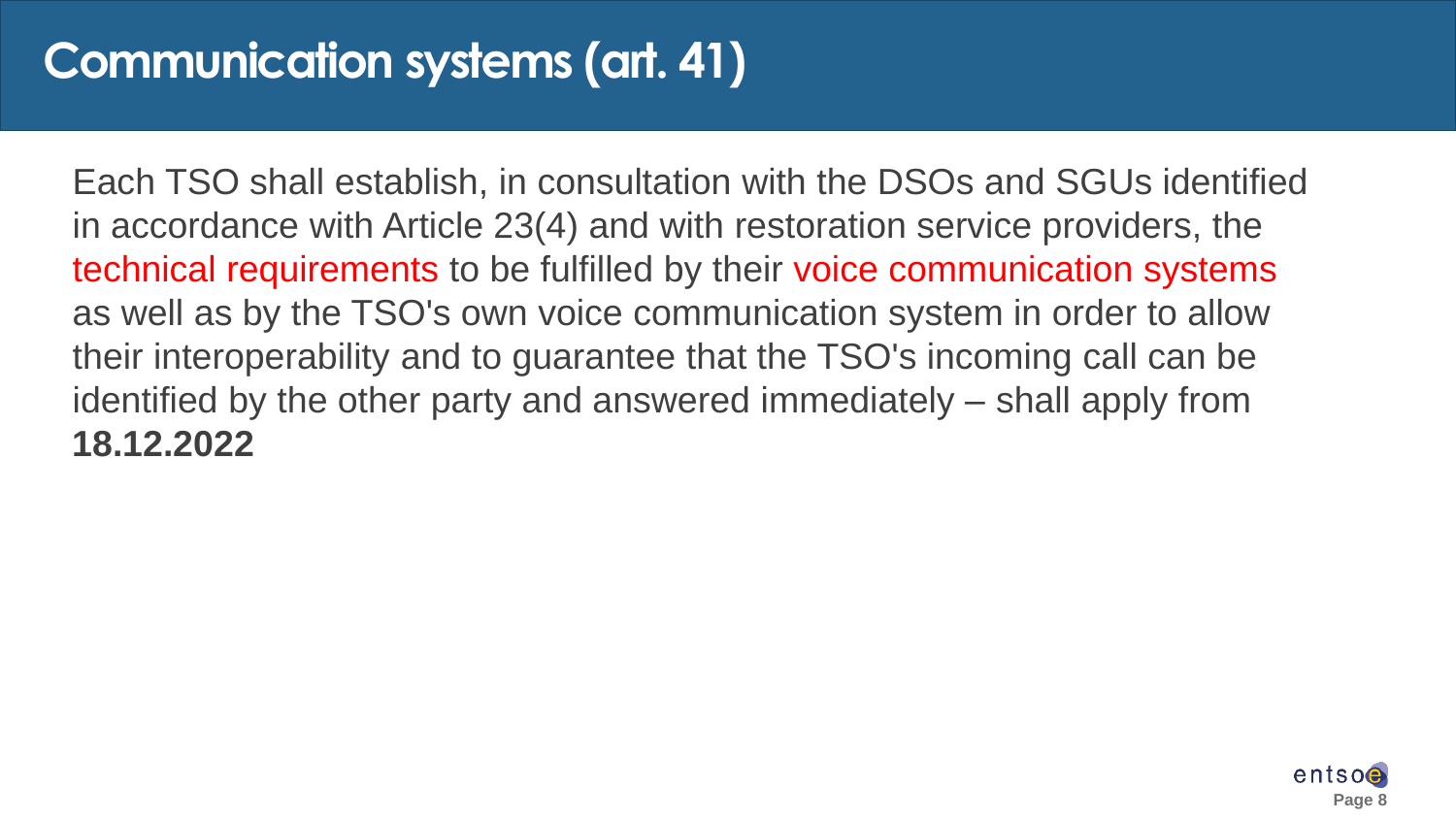## **Tools and facilities (art. 42) (1)**

- 1. Each TSO shall make available critical tools and facilities referred to in Article 24 of Regulation (EU) 2017/1485 for at least 24 hours in case of loss of primary power supply – shall apply from **18.12.2022**.
- 2. Each DSO and SGU identified pursuant to Article 23(4) as well as restoration service provider shall make available critical tools and facilities referred to in Article 24 of Regulation (EU) 2017/1485 and used in the restoration plan for at least 24 hours in case of loss of primary power supply, as defined by the TSO – shall apply from **18.12.2022**.
- 3. Each TSO shall have at least one geographically separate backup control room. The backup control room shall include at least the critical tools and facilities referred to in Article 24 of Regulation (EU) 2017/1485. Each TSO shall arrange a backup power supply for its backup control room for at least 24 hours in case of loss of primary power supply – shall apply from **18.12.2018**.

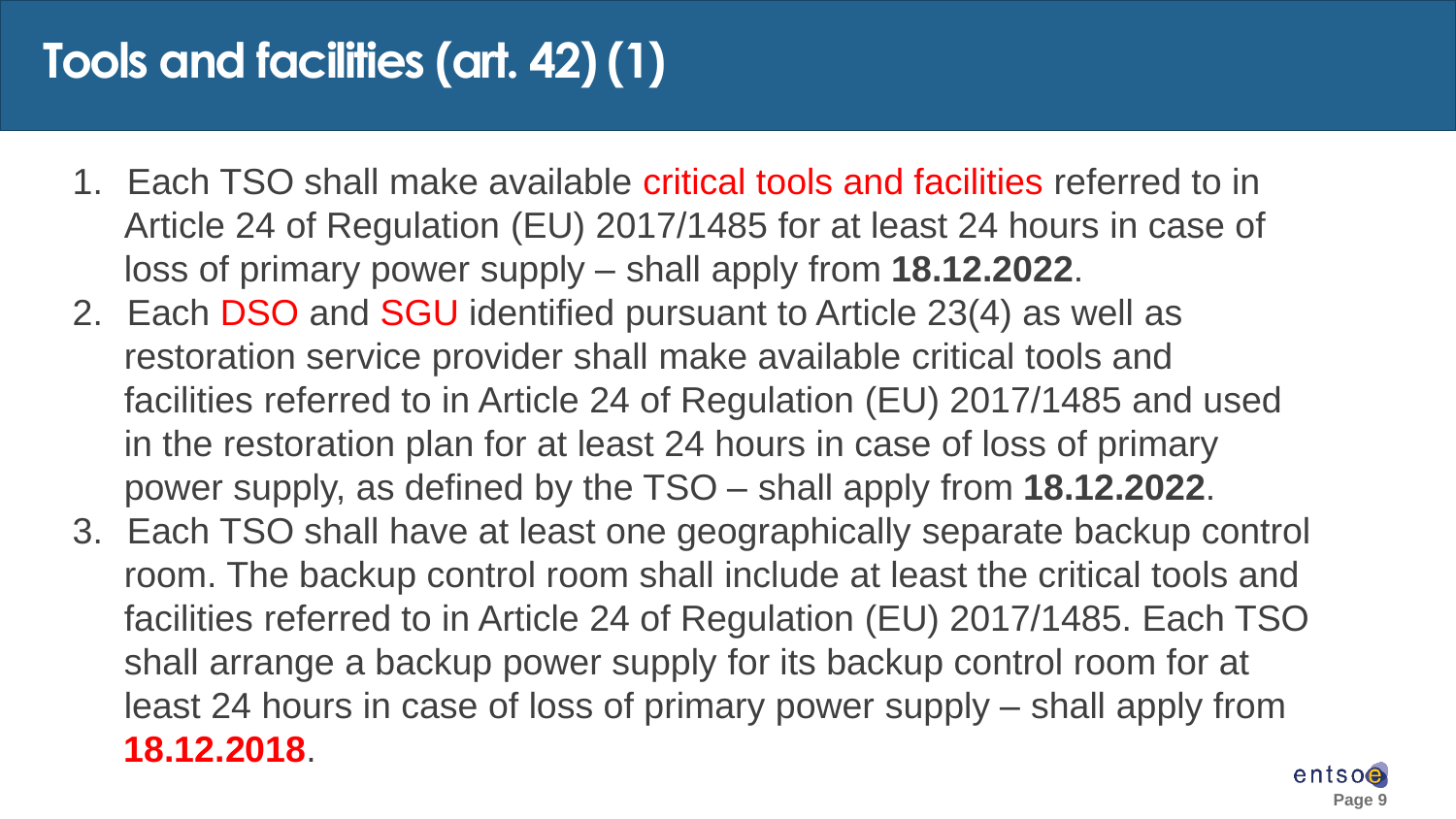## **Tools and facilities (art. 42) (2)**

5. Substations identified as essential for the restoration plan procedures pursuant to Article 23(4) shall be operational in case of loss of primary power supply for at least 24 hours – shall apply from **18.12.2022**.

## **IMPORTANT :**

- List of measures (and deadline for each measure) to be implemented to fullfill art. 41 & 42 have to ready till **18.12.2018**.

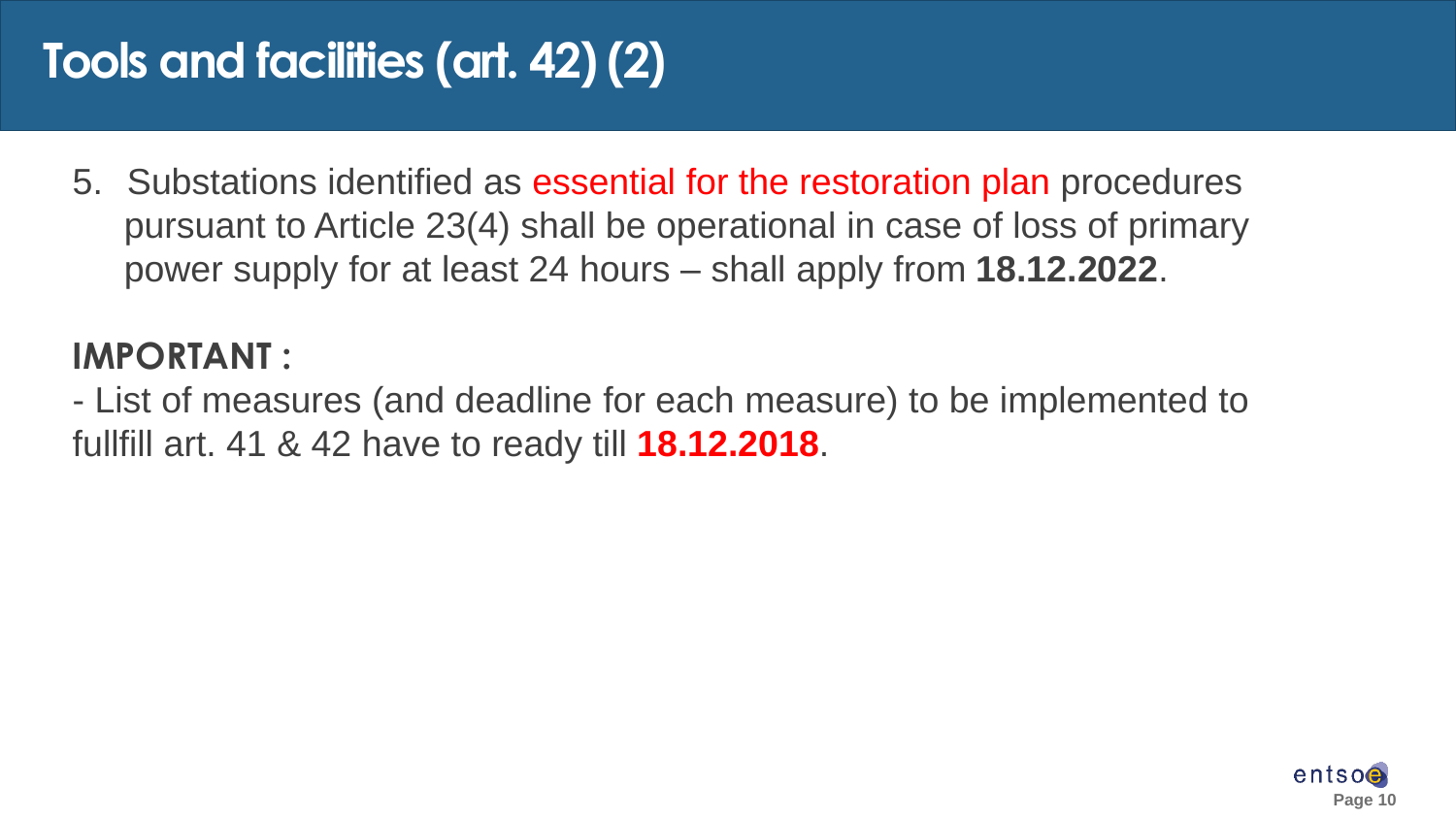# **Monitoring (art. 52) (1)**

- 1. ENTSO for Electricity shall monitor the implementation of this Regulation in accordance with Article 8(8) of Regulation (EC) No 714/2009. Monitoring shall cover in particular the following matters:
	- a) identification of any divergences in the national implementation of this Regulation for the items listed in Article 4(2);
	- b) consistency assessment of system defence plans and restoration plans carried out by TSOs in accordance with Article 6;
	- c) thresholds above which the impact of actions of one or more TSOs in the emergency, blackout or restoration states is considered significant for other TSOs within the capacity calculation region in accordance with Article 6;
	- d) the level of harmonisation of the rules for suspension and restoration of market activities established by the TSOs in accordance with Article 36(1) and for the purposes of the report provided for in Article 36(7);
	- e) the level of harmonisation of the rules for imbalance settlement and settlement of balancing energy in case of market suspension, referred to in Article 39.